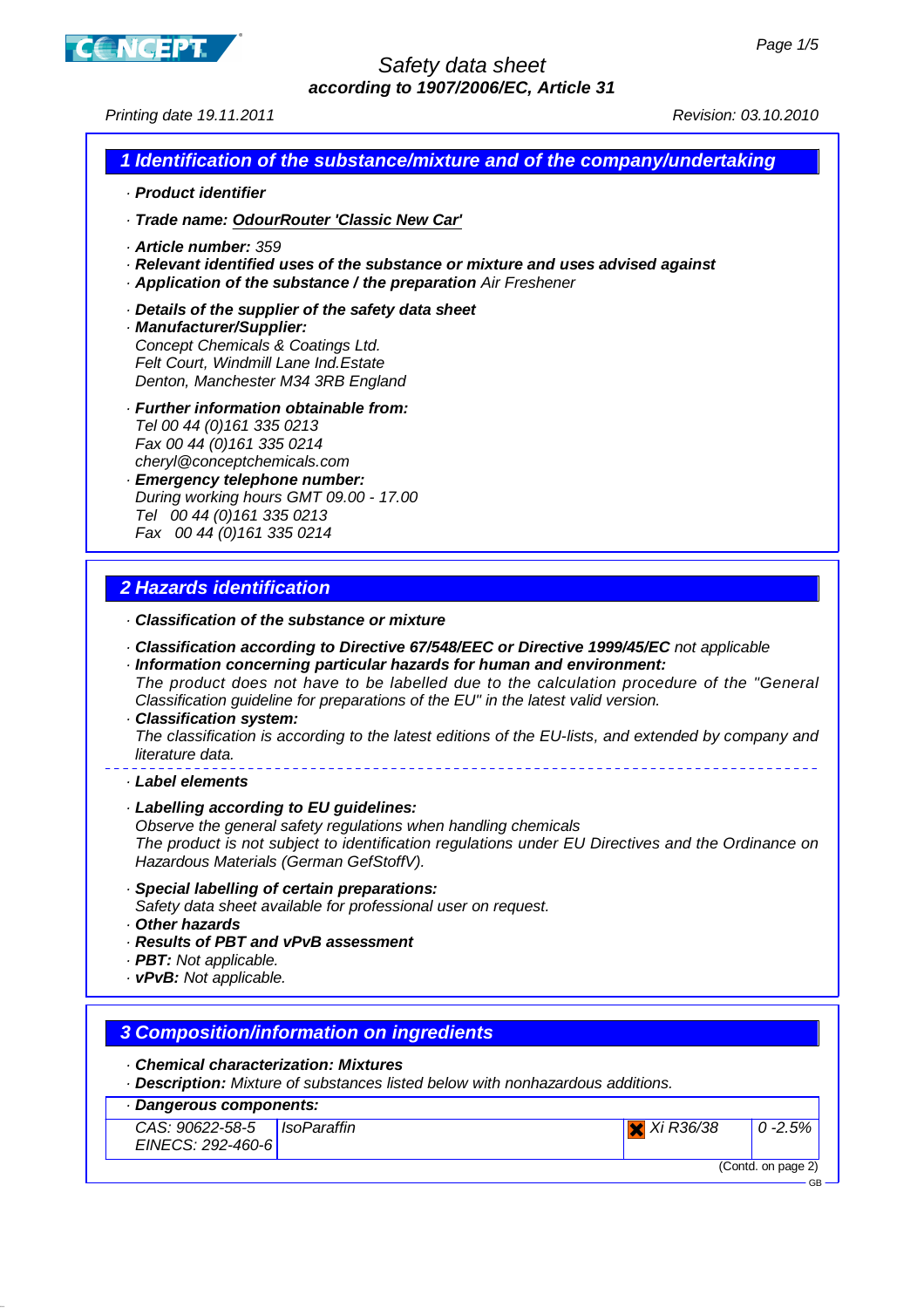Printing date 19.11.2011 **Printing date 19.11.2010** 

**CNCEPT** 

**Trade name: OdourRouter 'Classic New Car'**

(Contd. of page 1) · **Additional information** For the wording of the listed risk phrases refer to section 16.

# **4 First aid measures**

- · **Description of first aid measures**
- · **General information** No special measures required.
- · **After inhalation** Supply fresh air; consult doctor in case of complaints.
- · **After skin contact** Generally the product does not irritate the skin.
- · **After eye contact** Rinse opened eye for several minutes under running water.
- · **After swallowing** If symptoms persist consult doctor.
- · **Information for doctor**
- · **Most important symptoms and effects, both acute and delayed** No further relevant information available.
- · **Indication of any immediate medical attention and special treatment needed** No further relevant information available.

# **5 Firefighting measures**

- · **Extinguishing media**
- · **Suitable extinguishing agents**
- CO2, powder or water spray. Fight larger fires with water spray or alcohol resistant foam. · **Special hazards arising from the substance or mixture**
- No further relevant information available.
- · **Advice for firefighters**
- · **Protective equipment:** No special measures required.

## **6 Accidental release measures**

- · **Personal precautions, protective equipment and emergency procedures** Not required.
- · **Environmental precautions:** Dilute with plenty of water.
- · **Methods and material for containment and cleaning up:**
- Absorb with liquid-binding material (sand, diatomite, acid binders, universal binders).
- · **Reference to other sections** No dangerous substances are released.

## **7 Handling and storage**

- · **Handling**
- · **Precautions for safe handling** No special measures required.
- · **Information about fire and explosion protection:** No special measures required.
- · **Conditions for safe storage, including any incompatibilities**
- · **Storage**
- · **Requirements to be met by storerooms and receptacles:** No special requirements.
- · **Information about storage in one common storage facility:** Not required.
- · **Further information about storage conditions:** None.
- · **Specific end use(s)** No further relevant information available.

**8 Exposure controls/personal protection**

· **Additional information about design of technical facilities:** No further data; see item 7.

(Contd. on page 3)

<sup>.&</sup>lt;br>CR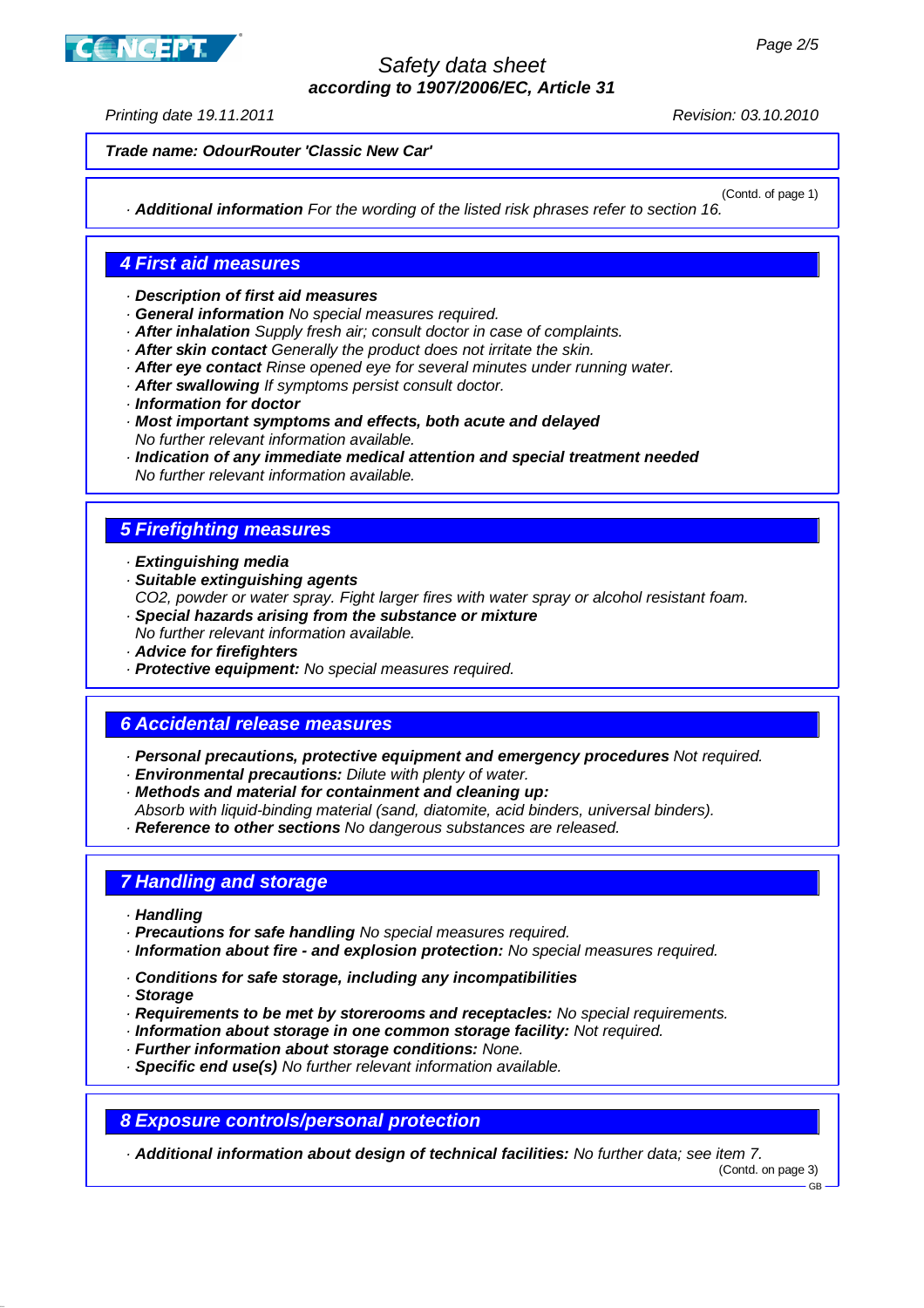Printing date 19.11.2011 **Principal Studies 2018** Revision: 03.10.2010

### **Trade name: OdourRouter 'Classic New Car'**

(Contd. of page 2)

### · **Control parameters**

· **Ingredients with limit values that require monitoring at the workplace:**

The product does not contain any relevant quantities of materials with critical values that have to be monitored at the workplace.

· **Additional information:** The lists valid during the making were used as basis.

#### · **Exposure controls**

- · **Personal protective equipment**
- · **General protective and hygienic measures**
- The usual precautionary measures are to be adhered to when handling chemicals.
- · **Respiratory protection:** Not required.
- · **Protection of hands:** Not required.
- · **Eye protection:** Goggles recommended during refilling.

### **9 Physical and chemical properties**

| · Information on basic physical and chemical properties<br><b>General Information</b><br>· Appearance: |                                                              |
|--------------------------------------------------------------------------------------------------------|--------------------------------------------------------------|
| Form:                                                                                                  | Fluid                                                        |
| Colour:                                                                                                | Whitish                                                      |
| · Odour:                                                                                               | Characteristic                                               |
| Change in condition<br>Melting point/Melting range: 0°C<br>Boiling point/Boiling range: 100°C          |                                                              |
| · Flash point:                                                                                         | Not applicable                                               |
| · Self-igniting:                                                                                       | Product is not selfigniting.                                 |
| Danger of explosion:                                                                                   | Product does not present an explosion hazard.                |
| Vapour pressure at 20°C:                                                                               | 23 hPa                                                       |
| ⋅ Density at 20℃:                                                                                      | 0.9 g/cm <sup>3</sup>                                        |
| · Solubility in / Miscibility with<br>Water:<br>Other information                                      | Fully miscible<br>No further relevant information available. |

# **10 Stability and reactivity**

- · **Reactivity**
- · **Chemical stability**
- · **Thermal decomposition / conditions to be avoided:**
- No decomposition if used according to specifications.
- · **Possibility of hazardous reactions** No dangerous reactions known
- · **Conditions to avoid** No further relevant information available.
- · **Incompatible materials:** No further relevant information available.
- · **Hazardous decomposition products:** No dangerous decomposition products known

(Contd. on page 4)

GB

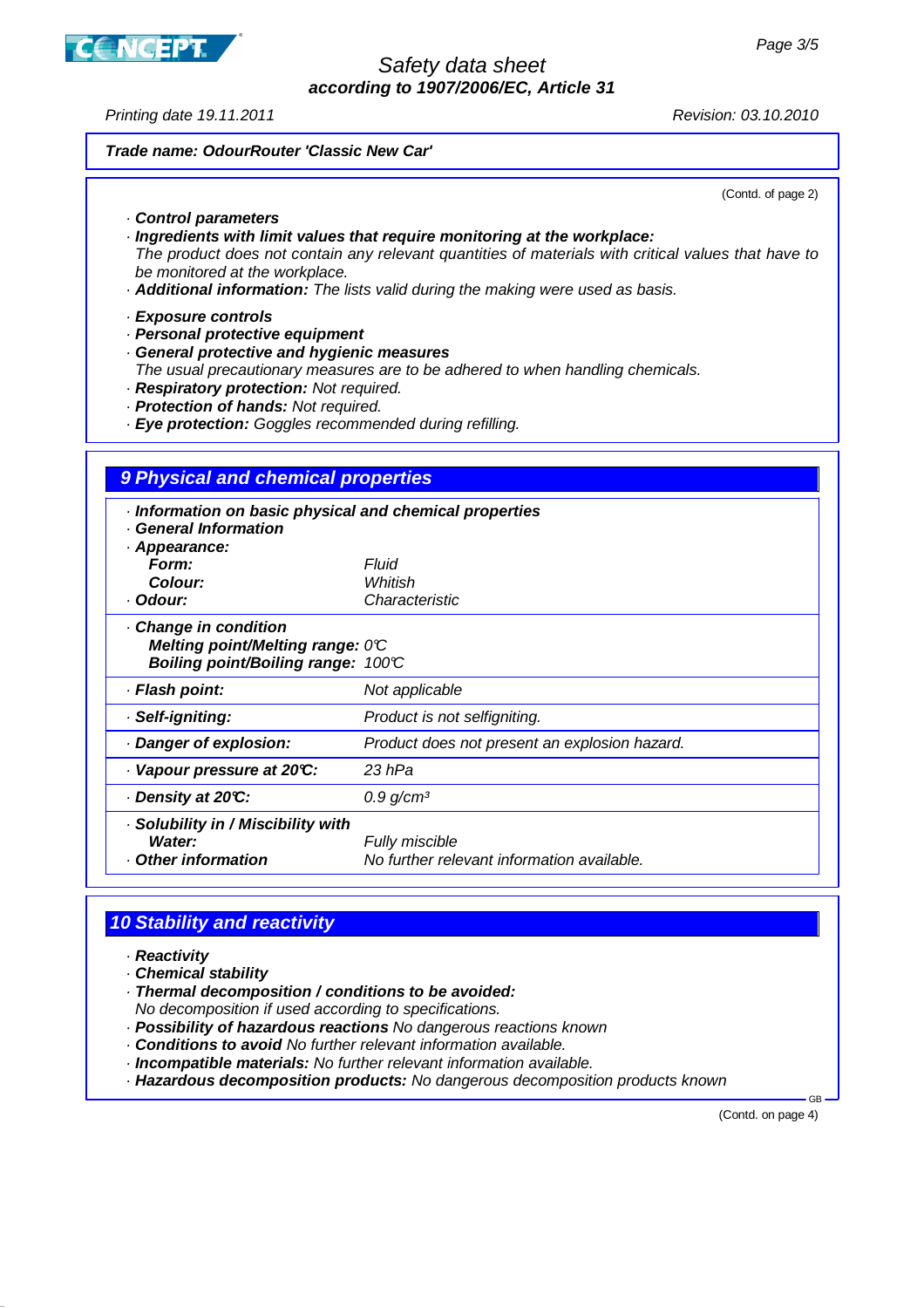

Printing date 19.11.2011 Revision: 03.10.2010

### **Trade name: OdourRouter 'Classic New Car'**

(Contd. of page 3)

### **11 Toxicological information**

- · **Information on toxicological effects**
- · **Acute toxicity:**
- · **Primary irritant effect:**
- · **on the skin:** No irritant effect.
- · **on the eye:** No irritating effect.
- · **Sensitization:** No sensitizing effects known.
- · **Additional toxicological information:**

The product is not subject to classification according to the calculation method of the General EU Classification Guidelines for Preparations as issued in the latest version.

When used and handled according to specifications, the product does not have any harmful effects to our experience and the information provided to us.

### **12 Ecological information**

#### · **Toxicity**

- · **Aquatic toxicity:** No further relevant information available.
- · **Persistence and degradability** No further relevant information available.
- · **Behaviour in environmental systems:**
- · **Bioaccumulative potential** No further relevant information available.
- · **Mobility in soil** No further relevant information available.
- · **Additional ecological information:**
- · **General notes:** Generally not hazardous for water.
- · **Results of PBT and vPvB assessment**
- · **PBT:** Not applicable.
- · **vPvB:** Not applicable.
- · **Other adverse effects** No further relevant information available.

### **13 Disposal considerations**

- · **Waste treatment methods**
- · **Recommendation** Do not allow product to reach ground water or water course.
- · **Uncleaned packaging:**
- · **Recommendation:** Disposal must be made according to official regulations.
- · **Recommended cleansing agents:** Water, if necessary together with cleansing agents.

| <b>UN-Number</b>                                    |      |  |
|-----------------------------------------------------|------|--|
| · ADR, ADN, IMDG, IATA                              | Void |  |
| · UN proper shipping name<br>· ADR, ADN, IMDG, IATA | Void |  |
| · Transport hazard class(es)                        |      |  |
| · ADR, ADN, IMDG, IATA                              |      |  |
| · Class                                             | Void |  |
| · Packing group                                     |      |  |
| · ADR, IMDG, IATA                                   | Void |  |